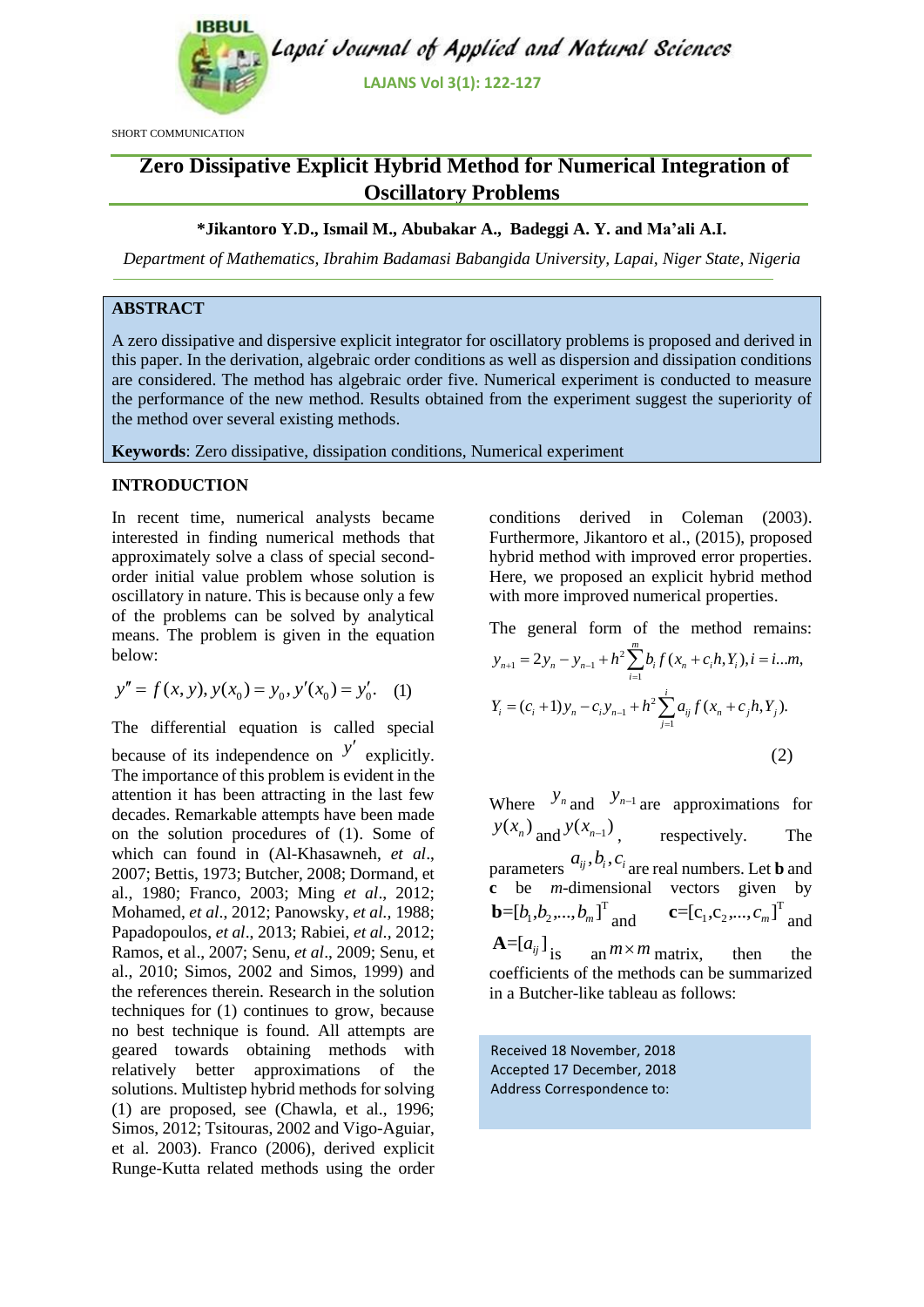$$
\begin{array}{c|c}\n\mathbf{c} & \mathbf{A} \\
\hline\n\mathbf{b}^T\n\end{array}
$$

The method (1) is called hybrid method (Franco, 2006), because it is non linear and not self starting. Franco, 2006, derived the coefficients of an explicit class of (2) up to algebraic order six with less computation cost by using the algebraic order conditions of the method developed in (Coleman, 2003). To improve its properties for better performance, Ahmad et al. (2013), proposed semi-implicit hybrid methods up to algebraic order five. In the work of Jikantoro et al. (2015), it is pointed out that there is a huge advantage of improved accuracy and efficiency as the order of this method increases. Hence, we propose a semiimplicit hybrid method with higher algebraic order.

The remaining part of the paper is organized as follows: dispersion and dissipation analysis is presented in Section 2. Derivation of the proposed method is fully presented in Section 3. Stability analysis of the method is presented in Section 4. Results of numerical experiment are presented in Section 5. And Section 6 is conclusion.

## **DISPERSION AND DISSIPATION ANALYSIS**

To analyze errors due to dispersion and dissipation or phase lag and amplification factor, a simple homogeneous test equation below is considered.

$$
y'' = -\lambda^2 y, \lambda \succ 0 \in R. \tag{3}
$$

Apply method (2) on the test problem (3), the following equations are obtained in vector form:

$$
\mathbf{Y} = (\mathbf{c} + \mathbf{e})y_n - \mathbf{c}y_{n-1} - v^2 \mathbf{A} \mathbf{Y},
$$
  
\n
$$
y_{n+1} = 2y_n - y_{n-1} - v^2 \mathbf{b}^T \mathbf{Y}.
$$
 (4)

Where  $v = \lambda h$ ,  $\mathbf{e} = \begin{bmatrix} 1, 1, ..., 1 \end{bmatrix}^T$ , vectors **b**, **c** and matrix **A** are given in Section 1. From (4) we get  $^{-1}$  (z + z) =  $(-24 \cdot \mathbf{I})^{-1}$  z

get  
\n
$$
\mathbf{Y} = (\nu^2 \mathbf{A} + \mathbf{I})^{-1} (\mathbf{c} + \mathbf{e}) y_n - (\nu^2 \mathbf{A} + \mathbf{I})^{-1} \mathbf{c} y_{n-1},
$$
\n(5)

which when substituted in second part of eqn. (4) we get

$$
y_{n+1} - T_1(v^2)y_n + T_2(v^2)y_{n-1} = 0.
$$
 (6)

Where

Where  
\n
$$
T_1(v^2) = 2 + \sum_{i=1}^{m-1} U_i v^{2i}, T_2(v^2) = 1 + \sum_{i=1}^{m-1} V_i v^{2i}.
$$
\n(7)

 $V_i$  and  $U_i$  are determined by the coefficients of the method.

It has been by Verde howen and Someijer, 1987, that the true solution of eqn. (6) is  $y_n = 2|\Box| |\rho|^n \cos(\omega+n\phi),$ (8)

where  $\Box$ ,  $\omega$  are dependent on the coefficients of the method and  $\rho, \phi$  are amplification factor and phase, respectively. The true solution of eqn.  $(3)$  is

$$
y(x_n) = 2 |\delta| \cos(\varphi + nv), \tag{9}
$$

where  $\delta$  and  $\varphi$  are real constants dependent on the initial conditions of the problem, and *n* is the number of terms. The definition formulated in (Van der Houwen and Sommeijer, 1983) adopted by (Franco, 2006 and Jikantoro, 2015) follows.

**Definition 1**. *From eqns. (8) and (9), the quantity*  $R(v) = v - \phi$  *is referred to dispersion error or phase lag of the method. The method is said to have dispersion error of order q if*  $R(v) = O(v^{q+1})$ *. Furthermore, the quantity*   $S(v) = 1 - |\rho|$  *is referred to dissipation error of the method. And the method is said to be*  dissipative of order r if  $S(v) = O(v^{r+1})$ . [10].

From **Definition 1**, it follows that

$$
R(v) = v - \cos^{-1}\left(\frac{T_1(v^2)}{2\sqrt{T_2(v^2)}}\right), S(v) = 1 - \sqrt{T_2(v^2)}.
$$
\n(10)

Taking the Taylor expansions of (10) when  $m = 5$  yields the order conditions of dispersion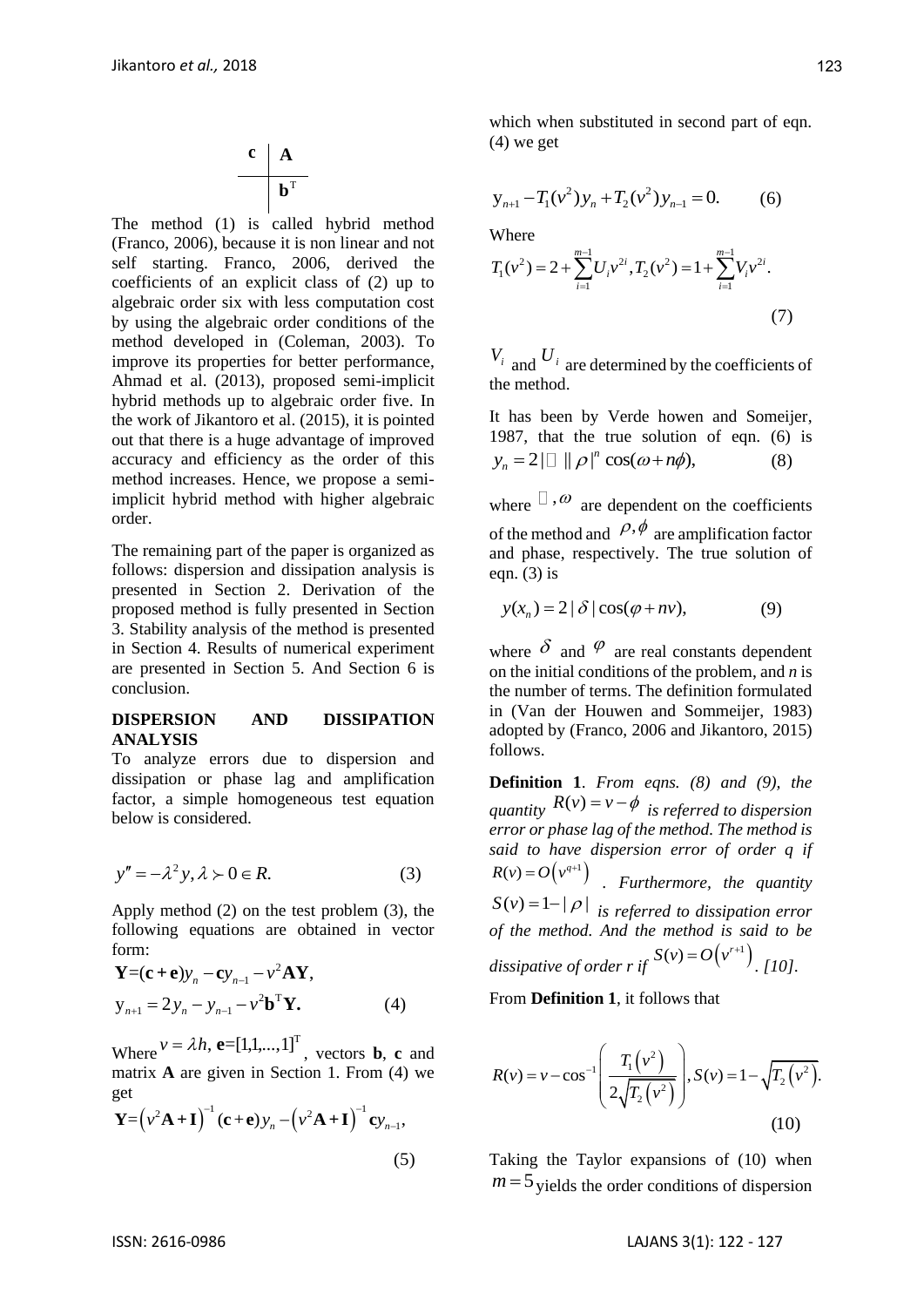and dissipation, which are not stated here due to too much space they will occupy.

#### **STABILITY ANALYSIS**

Like dispersion and dissipation errors, to analyze stability of (2), the method is applied on the test eqn. (3). We have done this in Section 2. Re-writing the eqn. (6) gives stability polynomial of the method as

$$
\chi^2 - T_1(v^2)\chi + T_2(v^2) = 0.
$$
 (11)

The numerical solution defined by (6) should be periodic. This is true only if its coefficients satisfy the following conditions:

$$
T_2(v^2) \equiv 1, |T_1(v^2)| \prec 2, \text{ for all } v^2 \in (0, v_p^2),
$$

where  $(0, v_p^2)$  is known as interval of periodicity of the method. With this, the method is said to be zero-dissipative since  $S(v) = 0$ , which implies that the order of dissipation of the method is infinity. On the other hand, if the

order of dissipation is finite that is,  $S(v) \neq 0$ , then absolute stability of the method is guaranteed on the following conditions:

$$
T_2(\nu^2) \prec 1, |T_1(\nu^2)| \prec 1 + T_2(\nu^2),
$$
 for all  

$$
\nu^2 \in (0, \nu_s^2),
$$

where  $(0, v_s^2)$  is interval of absolute stability of the method. Detail of this analysis can be found in [6, 10, 26].

### **DERIVATION OF THE METHOD**

Presented in this section is the derivation of the proposed method of order five with five stages. The derivation will focus on maximizing the order of dissipation by using the order conditions of dissipation derived in Section 2. The algebraic order conditions of two-step hybrid methods derived by Coleman, 2003, are given below:

Order 1: 
$$
\sum b_i = 1
$$
,  
\nOrder 2:  $\sum b_i c_i = 0$ ,  
\nOrder 3:  $\sum b_i c_i^2 = \frac{1}{6}$ ,  $\sum b_i a_{ij} = \frac{1}{12}$ ,  
\nOrder 4:  $\sum b_i c_i^3 = 0$ ,  $\sum b_i c_i a_{ij} = \frac{1}{12}$ ,  $\sum b_i a_{ij} c_j = 0$ ,  
\nOrder 5:  $\sum b_i c_i^4 = \frac{1}{15}$ ,  $\sum b_i c_i^2 a_{ij} = \frac{1}{30}$ ,  $\sum b_i c_i a_{ij} c_j = -\frac{1}{60}$ ,  $\sum b_i a_{ij} a_{ik} = \frac{7}{120}$ ,  $\sum b_i a_{ij} c_j^2 = \frac{1}{180}$ ,  
\n $\sum b_i a_i ja_{jk} c_k = \frac{1}{360}$ ,  
\nOrder 6:  $\sum b_i c_i^5 = 0$ ,  $\sum b_i c_i^3 a_{ij} = \frac{1}{30}$ ,  $\sum b_i c_i^2 a_{ij} c_j = 0$ ,  $\sum b_i c_i a_{ij} a_{ik} = \frac{1}{30}$ ,  $\sum b_i c_i a_{ij} c_j^2 = \frac{1}{72}$ ,  
\n $\sum b_i c_i a_{ij} a_{jk} = -\frac{1}{720}$ ,  $\sum b_i a_{ij} a_{jk} c_k = -\frac{1}{120}$ ,  $\sum b_i a_{ij} c_j^3 = 0$ ,  $\sum b_i a_{ij} c_j a_{ik} = \frac{1}{360}$ ,  
\n $\sum b_i a_{ij} c_{jk} c_k = 0$ .

The order conditions have the following simplifying assumption:

$$
\sum_{j=1}^{m} a_{ij} c_j^{\lambda} = \frac{c_i^{\lambda+2} + (-1)^{\lambda} c_i}{(1+\lambda)(2+\lambda)}, \lambda \ge 0.
$$
 (12)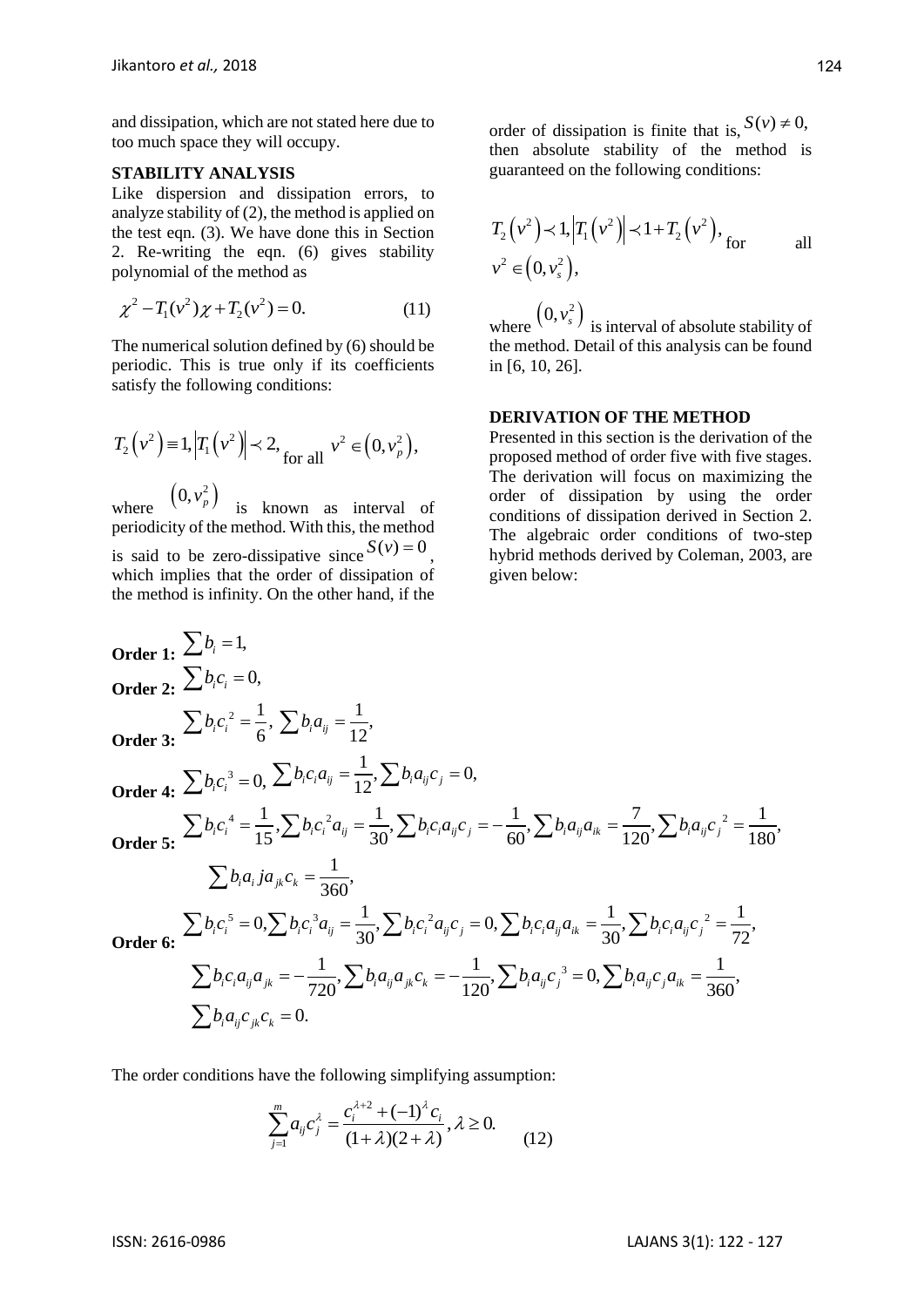To derive fifth order zero-dissipative method we consider algebraic order conditions up to order five given above, simplifying assumption (12), where  $\lambda = 0.1$ , and dissipation conditions up to order nine. The system of fourteen non linear equations obtained is solved with seventeen unknown parameters, meaning that there are three free parameters, which are  $(c_3, c_4, c_5)$ . Choosing the free parameters appropriately, we get the method as presented in Butcher-like tableau below:



**Table 2:** Coefficients of the proposed method

# **NUMERICAL RESULTS Test Problem**

**UMERICAL RESULTS**<br> **est Problem**<br>  $y''(x) = -64y(x), y(0) = 1, y'(0) = -2, y(x) = -\frac{1}{4}\sin(8x) + \cos(8x), x \in (0,4000).$ 1 HM5(5,6,inf)  $\mathbf 0$  $\overline{C}$ FRHM5(4,8,5)  $-1$ BRKN5(6)FSAL  $-2$  $\circ$ og10(Max error)  $-3$  $-4$  $\subset$ -5 -6  $\bigcirc$  $-7$  $-8$ -9 ,<br>4.6 4.8 5  $5.2$ 5.4 5.6 5.8 6 6.2 6.4 log10(function)

**Figure:** Efficiency curve of HM5 (5, 6,  $\infty$ ) for the problem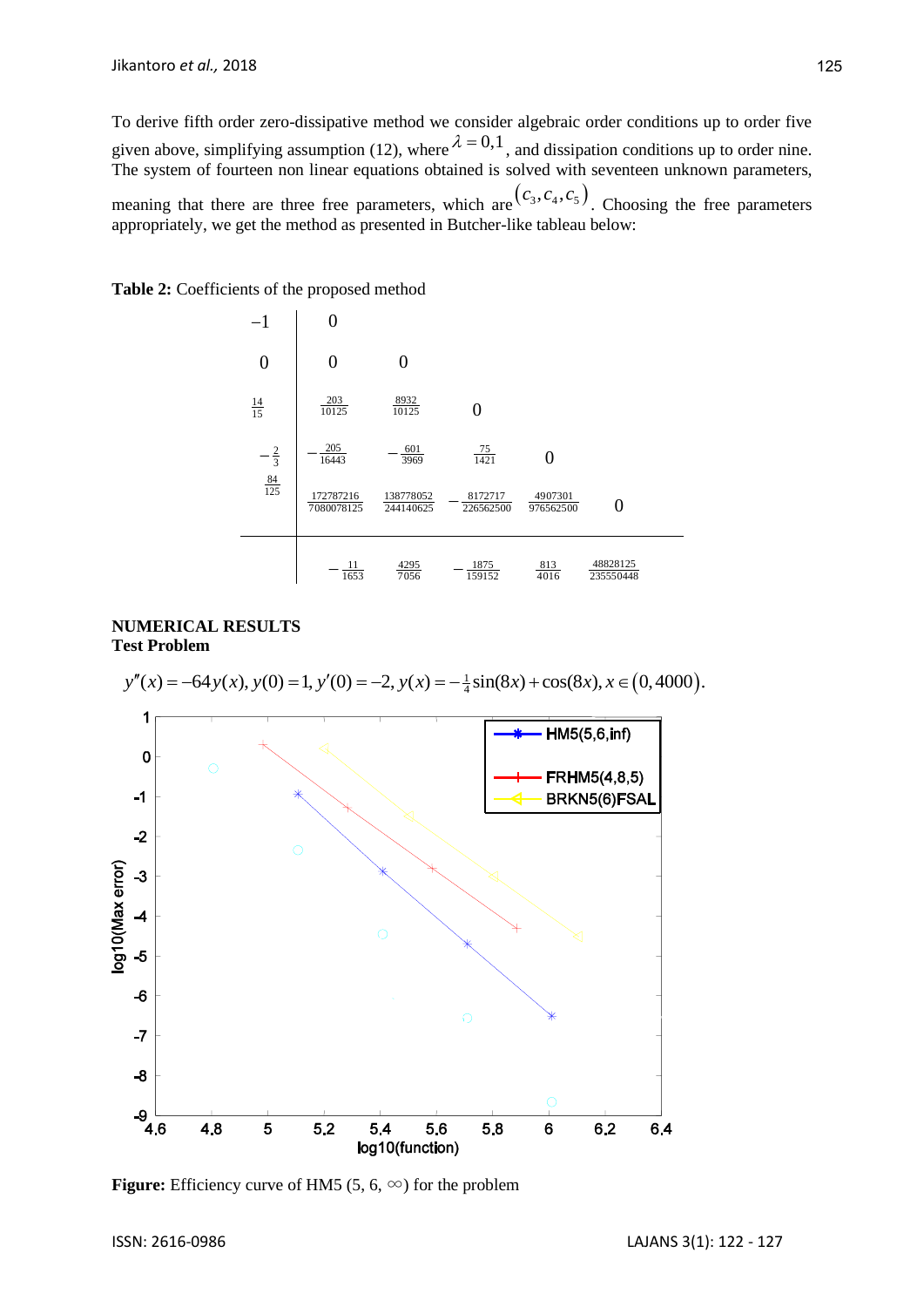The following acronyms are used in the paper:

- **HM5(5,6,∞):** Zero-dissipative fifth order five stage sixth order dispersive hybrid method derived in this paper.
- **HM5(4,8,5):** Fifth order four stage hybrid method with dispersion ordereight and dissipation order five in Franco [10].
- **BRKN5(6)FSAL:** Fifth order six stage Runge-Kutta-Nyström method with first same as last property presented in Bettis [3].

Numerical results of fifth order five stage hybrid methods derived are compared with existing methods in the literature. The results are presented in the figure above to demonstrate the efficiency of the proposed method for solving the test problem.

The figure reveals that HM5(5,6, $\infty$ ) is more efficient compared to BRKN5(6)FSAL due to the fact that it has four function evaluation per step while BRKN5(6)FSAL has five

# **Conclusion**

It is therefore concluded from the results that the methods HM5(5,6, $\infty$ ) is better than the existing methods of the same algebraic order considered here.

# **REFERENCES**

- S. Z. Ahmad, F. Ismail, N. Senu, M. Suleiman (2013); Semi implicit hybrid methods with
- higher order dispersion for solving oscillatory problems, Abstr. Appl. Anal. 2013 1–10.
- R.A. Al-Khasawneh, F. Ismail, M. Suleiman (2007); Embedded diagonally implicit Runge-Kutta–Nyström 4 (3) pair for solving special second-order IVPs, Appl. Math. Comput. 190, 1803–1814.
- D.G.. Bettis, A Runge–Kutta–Nyström algorithm Celestial(1973); Mech. 8, 229– 233.
- J.C. Butcher (2008); Numerical Methods for Ordinary Differential Equations, John Wiley & Sons..
- M. M. Chawla, M.A. Al-Zanaidi, W.M. Boabbas (1996); Extended two-step pstable methods for periodic initial-value problems, Neural, Parallel Sci. Comput. 4, 505–521.
- J. P. Coleman (2003); Order conditions for a class of two-step methods for  $y'' = f(x, y)$ , IMA J. Numer. Anal. 23, 197–220.
- J.R. Dormand, M. E.A. El-Mikkawy, P.J. Prince (1987); High-order embedded Runge-Kutta–Nyström formulae, IMA J. Numer. Anal. 7, 423–430.
- J.R. Dormand, P.J. Prince (1980); A family of embedded Runge–Kutta formulae, J. Comput. Appl. Math. 6, 19–26.
- J.M. Franco (2003); A 5 (3) pair of explicit ARKN methods for the numerical integration of perturbed oscillators, J. Comput. Appl. Math. 161, 283–293.
- J.M. Franco (2006); A class of explicit two-step hybrid methods for second-order IVPs, J. Comput. Appl. Math. 187, 41–57.
- Q. Ming, Y. Yang, Y. Fang (2012); An optimized Runge–Kutta method for the numerical solution of the radial Schrödinger equation, Math. Probl. Eng.
- M. Mohamed, N. Senu, M. Suleiman, F. Ismail (2012); Fifth order explicit Runge–Kutta Nyström methods for oscillatory problems, World Appl. Sci. J. 17, 16–20.
- M. Mohamad, N. Senu, M. Suleiman, F. Ismail (2013); An embedded 5(4) explicit Runge–Kutta–Nyström with dissipation of higher order, Aip Conf. Proc. 1522, 362– 369.
- J. Panowsky, D.L. Richardson (1988); A family of implicit Chebyshev methods for the numerical integration of second-order differential equations, J. Comput. Appl. Math. 23, 35–51.
- D.F. Papadopoulos, T.E. Simos (2013); A modified Runge–Kutta–Nyström method by using phase lag properties for the numerical solution of orbital problems, Appl. Math. Inf. Sci. 7, 433–437.